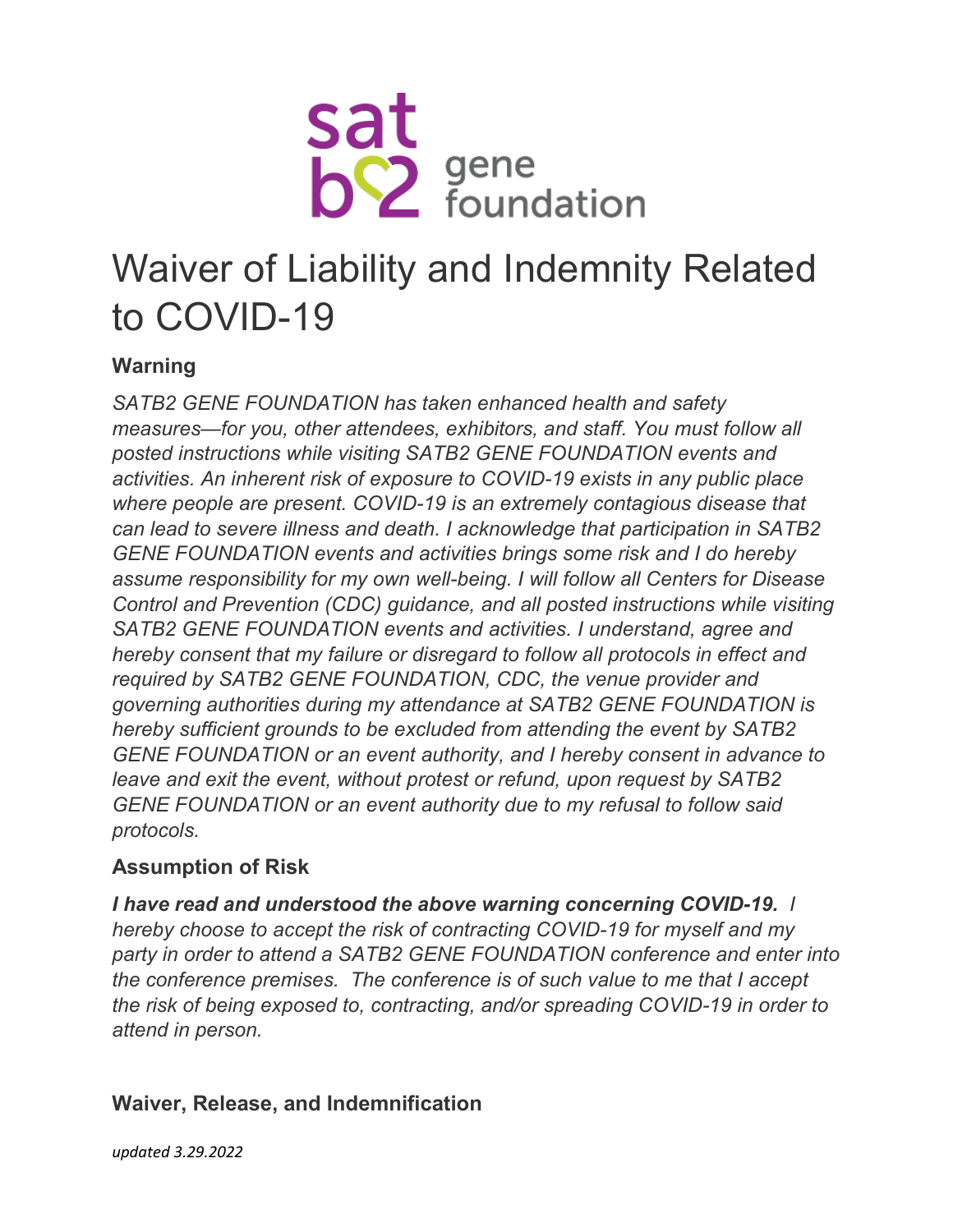As a condition of my participation in this meeting or event, I, do hereby expressly waive any rights against and release and hold harmless SATB2 GENE FOUNDATION and any of its officers, employees, affiliates, contractors, agents, heirs, legal successors, and assigns (collectively "SATB2 GENE FOUNDATION") from and against any and all claims, suits, demands, losses, damages, expenses, or liability of whatever kind or nature (collectively "liability"), under any theory of law or equity, that may arise during or as a result of my presence at the premises, including but not limited to any such liability related to or arising out of illness, injury, or death associated with infection of COVID-19 or complications, symptoms, or other effects resulting from contracting COVID-19. I shall defend, indemnify, and hold harmless SATB2 GENE FOUNDATION and all other Releasees against any and all losses, damages, liabilities, deficiencies, claims, actions, judgments, settlements, interest, awards, penalties, fines, costs, or expenses of whatever kind, including attorney fees, fees and the costs of enforcing any right to indemnification under this Agreement, and the cost of pursuing any insurance providers, arising out or resulting from any claim of a third party related to the Activities.

**I UNDERSTAND, AND IT IS MY EXPRESS INTENT, THAT THIS RELEASE AND WAIVER OF LIABILITY RELEASES SATB2 GENE FOUNDATION FROM SUCH LIABILITY EVEN IF SUCH LIABILITY RESULTS FROM OR IS CAUSED BY THE SOLE OR CONTRIBUTORY OR ACTIVE OR PASSIVE NEGLIGENCE, STRICT LIABILITY, OR OTHER LEGAL FAULT OF SATB2 GENE FOUNDATION OR ANY THIRD PARTY. I ALSO UNDERSTAND AND AGREE THAT SATB2 GENE FOUNDATION DOES NOT ASSUME ANY RESPONSIBILITY OR OBLIGATION TO PROVIDE FINANCIAL OR OTHER ASSISTANCE, INCLUDING BUT NOT LIMITED TO MEDICAL, HEALTH, OR DISABILITY ASSISTANCE IN THE EVENT OF INJURY OR ILLNESS. IN THE EVENT THAT I OR MY FAMILY MEMBER IS INJURED, BECOMES ILL, OR SUFFERS COMPLICATIONS DUE TO COVID-19, ALLEGEDLY AS A RESULT OF MY PARTICIPATION IN A SATB2 GENE FOUNDATION EVENT, I AGREE TO RELEASE AND HOLD HARMLESS SATB2 GENE FOUNDATION IN THE SAME MANNER AND TO THE SAME EXTENT AS SET FORTH ABOVE.**

### **SATB2 GENE FOUNDATION Transfer Policy**

*If another individual participates in my place per SATB2 GENE FOUNDATION transfer policy, the new registrant must agree to this disclaimer and waiver by default of transfer in writing as provided by the First Service department.*

#### **Choice of Law and Venue**

*updated 3.29.2022*